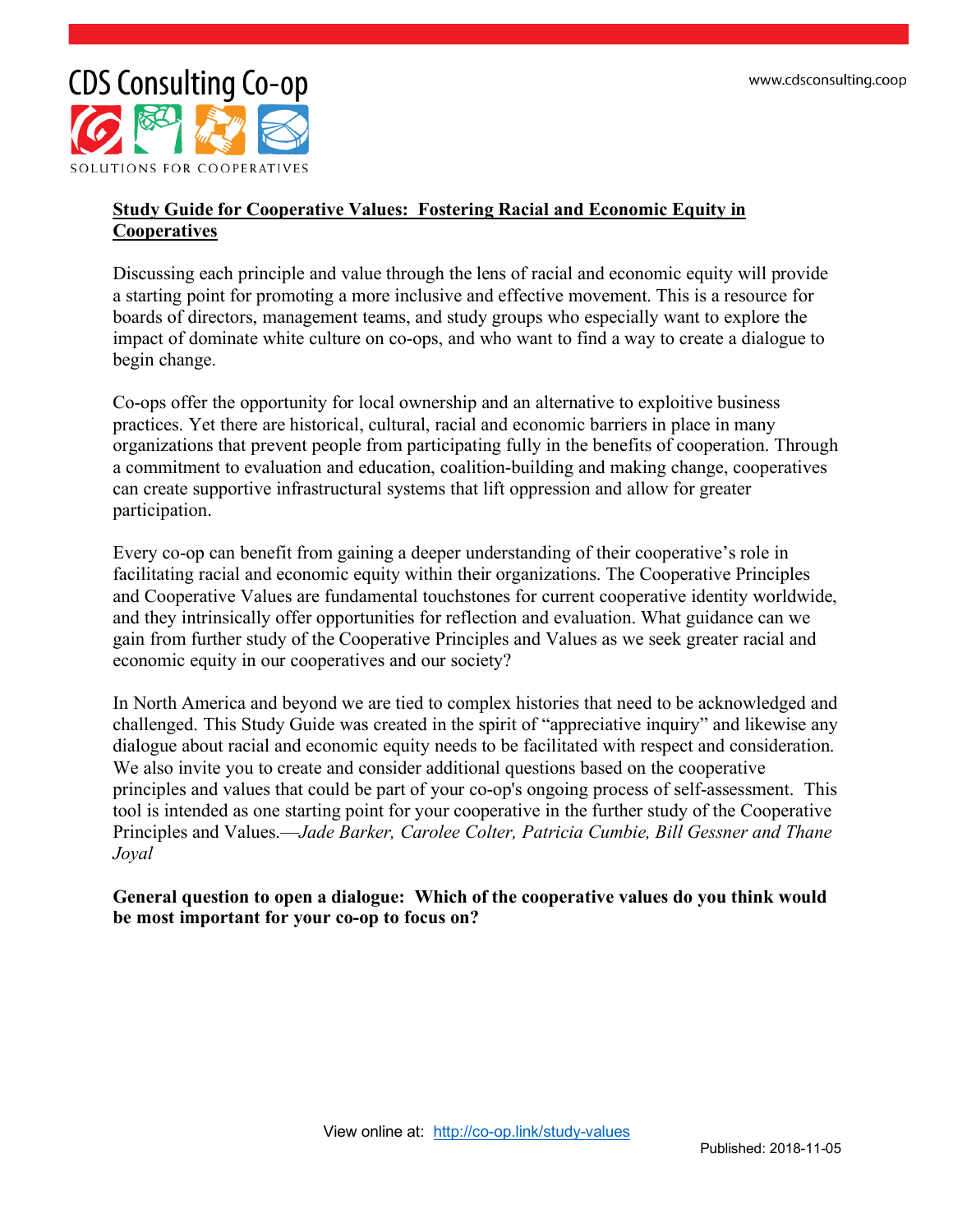## **Cooperative Values**

A cooperative is an autonomous association of person united voluntarily to meet their common economic, social and cultural needs and aspirations through a jointly owned and democratically controlled enterprise.

Cooperatives are based on the values of **self-help**, **self-responsibility**, **democracy**, **equality**, **equity** and **solidarity**. In the tradition of their founders, cooperative members believe in the ethical values of **honesty, openness, social responsibility** and **caring for others**.

*(The text that follows in italics is from the article by Sid Pobihushchy, Cooperative Values, Meaning and Practical Significance http://library.cdsconsulting.coop/the-cooperative-valuestheir-meaning-and-practical-significance/)*

# **1. SELF-HELP**

*This value has a dual referent. On the one hand it refers to the individual person "self" and on the other it refers to the collective "self" such as a co-operative, for instance. Self-help as a value obligates/encourages the individual person to satisfy her/his own needs and obligations through personal effort to the extent reasonably possible under the circumstances. An important need and obligation is the contribution to the realization of a healthy sustainable community. This is a very important element in achieving personal human fulfillment.*

*As a corollary, this same reasoning/logic applies to the collective "self" such as, for instance, a co-operative. This value obligates/encourages the collective to satisfy its own collective needs and obligations through its own efforts to the extent reasonably possible under the circumstances. It is from this value that the idea flows that each individual.*

*member/owner of the collective, i.e., co-operative, share the responsibility for the success of the co-operative.*

Discussion Questions:

- What is the relationship between self-help and the fact of our mutual interdependence in the context of our work towards racial justice and healing?
- How do the co-op's activities support the community's self-sufficiency and dignity (versus acting as a "savior" in the community)?

### *2. SELF-RESPONSIBILITY*

*This value has a dual referent. The individual person is obligated and encouraged by this value to be responsible for her/his own well-being and to take responsibility for any consequences that flow from whatever he/she does in pursuit of personal need satisfaction. The corollary to this is that the collective "self" is responsible for its own well-being and for the consequences that flow from that pursuit.*

Discussion questions: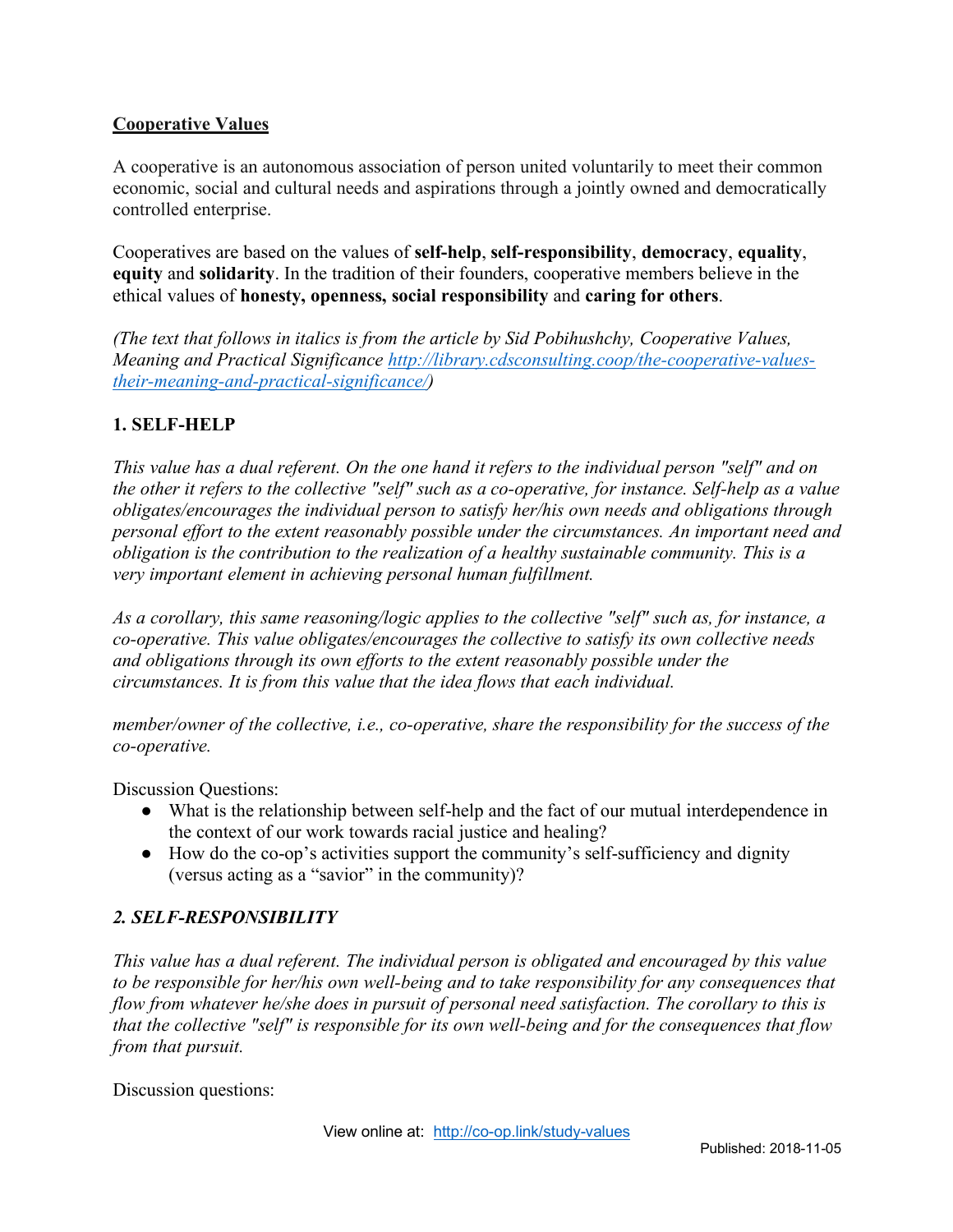- [For food co-ops] The current food industry often contributes to a system of oppression of workers, producers and consumers. How does our food co-op take steps to ameliorate the consequences of participation in the grocery industry?
- Nearly every industry and system in our society includes institutionalized racism and bias (food industry, banking and credit, housing, agriculture, transportation, education, energy, etc.) How does our co-op take steps to ameliorate the consequences of its participation in those systems?

# *3. DEMOCRACY*

*Democracy is a philosophy/practice of governance in which the people are collectively the repository of authority. The exercise of that authority is democratically legitimate only if the people who will be affected by that exercise are consulted openly and freely. Popular elections in and of themselves do not a democracy make. Free and open discussion, deliberation and consultation are essential preconditions to elections as democratic elements. Of course, that means that the people/members have reasonable access to all the information relevant to the decisions respecting the exercise of the authority of which they are the repository.*

Discussion questions:

- Does the co-op take the time to engage people, to be actively inclusive, to encourage participation in decision-making?
- Does the co-op use a process to constructively deal with conflict or criticism that will be effective and helpful for everyone regardless of their background and culture?
- Does the co-op have a fair election process?

# *4. EQUALITY*

*Equality as a value flows from the traditional wisdom that each person, irrespective of talent, skill or appearance, possesses an intrinsic value and thus as a human is of no greater or lesser value than anyone else. Each person is intrinsically valuable, without the attachment of inferiority or superiority. While certain skills and talents may be of greater importance to the well-being of a collective, be it a society, community or co-operative, each and every person as a human being within that collective is of equal value. This value is particularly pertinent to decision-making and governance of the collective requiring that each person in that collective has a reasonable opportunity to participate in that decision-making and governance. This value is particularly and peculiarly relevant to democracy and democratic governance.*

Discussion questions:

- What is the role of our cooperative in fostering a more just society?
- What organizations are using the best practices to promote equality? How do we know? What systems and structures do they use?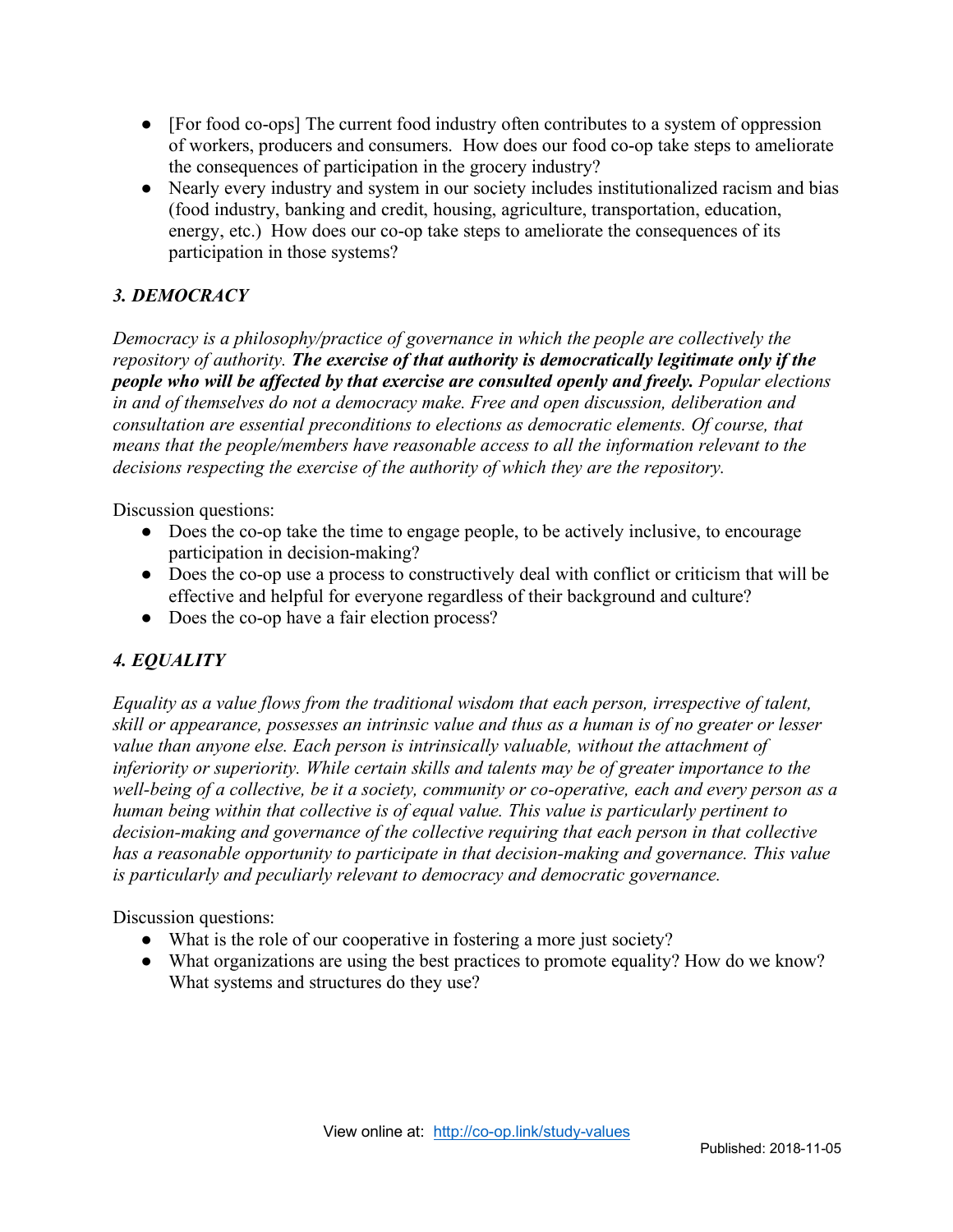# *5. EQUITY*

*This value has two distinct but related meanings. One meaning of this value is as an END. The other meaning is that of a MEANS to that END. Equity as an END refers to FAIRNESS in the relationships between and among individuals and the manner with which authority is exercised over persons. Equity as a MEANS refers to the ownership of property/assets with which persons can protect themselves against exploitation by others, mainly corporate interests. In the cooperative, that ownership gives the owner/member the right to participate in the decisions of the co-operative which, along with the participation of all the other members/owners of the cooperative, assures each and all of them fairness in their relations with each other and the collective, i.e., the cooperative. It is the equity which provides the owners with the right and opportunity to structure the decision-making and governance process that will assure that fairness is an essential characteristic of the co-operative.*

Discussion questions:

- Equity investment creates an ownership interest in a cooperative. How do we structure that investment to move our organization toward racial justice and equity?
- How do we keep prejudice, stereotyping and other forms of cognitive bias from driving our governance, hiring and management decisions?

#### *6. SOLIDARITY*

*Solidarity as a value refers to the respect and dignity with which the individual persons of a community relate to one another. It is a relationship that grows out of each person seeing the other as valuable as the self. Solidarity also encompasses the concept of interdependency which is so critical to the health and vitality of the collective/co-operative. Community is an important product of solidarity, or as a corollary, solidarity is an essential characteristic of the successful community/co-operative.*

Discussion question:

● How is solidarity relevant to our efforts to use cooperatives to work toward racial justice?

### *7. HONESTY*

*This value has the quality of both end and means. Honesty is a good in itself and is a means to other goods. Honesty is an important prerequisite to continuing good relations among persons and within collectives such as co-operatives. Honesty is both a quality of, and a means to, human fulfillment. Truth is a critically important component of rewarding community and collective life. Honesty is the [sine qua non?] for the individual and the collective of individuals experiencing and benefiting from the truth.*

- Owners rightly expect transparency and honesty from their co-op. How do we demonstrate this responsibility on behalf of our community?
- How do we acknowledge the truth about our business' unfair practices and use that awareness to work to transform the system?